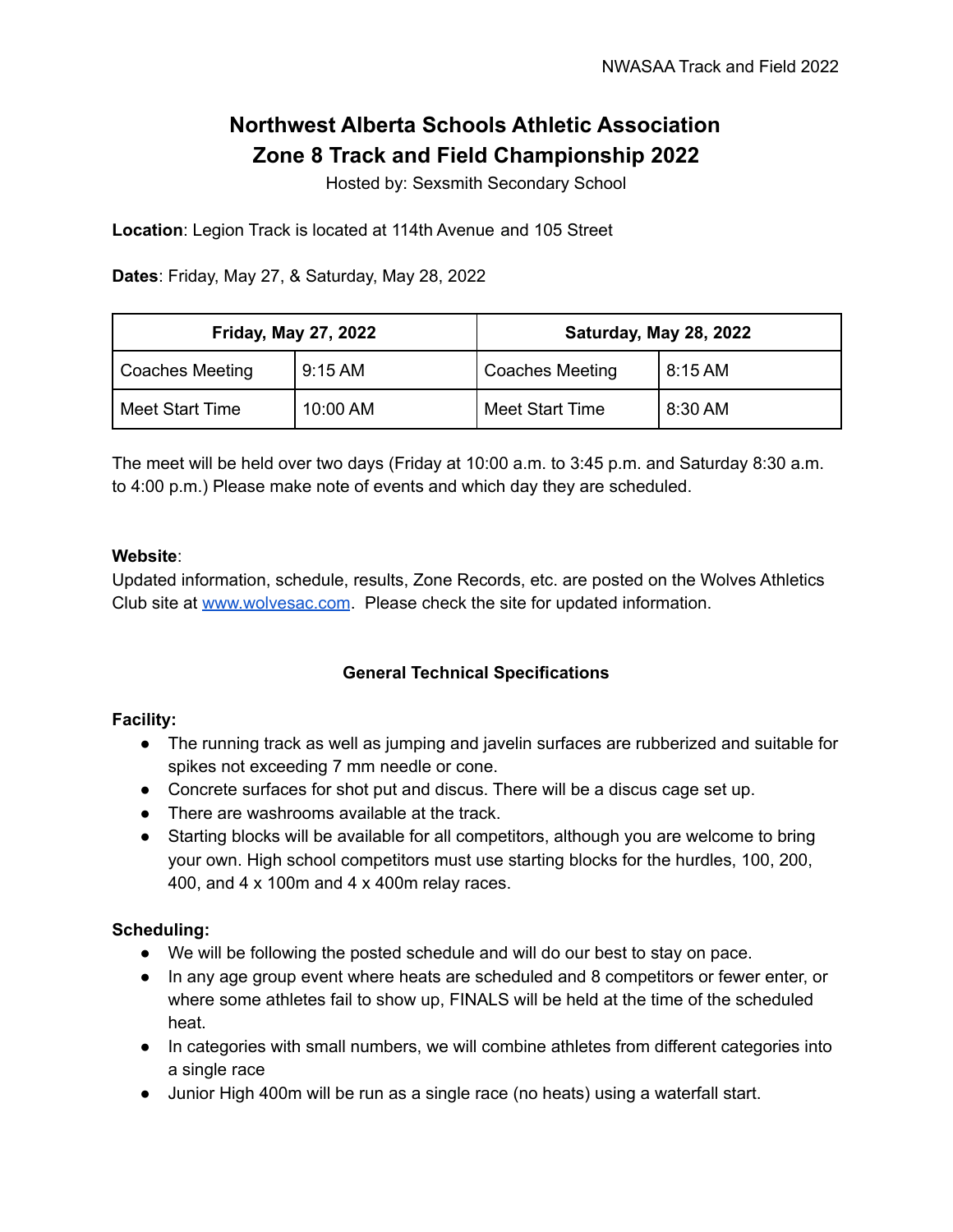## **Eligibility:**

- Athletes attending the Zone meet must have qualified through a District meet and must meet all Zone requirements for eligibility.
- Districts are restricted to two competitors per event per age class.
- Each athlete is restricted to a maximum of four events, including relays. (Boys/Girls refers to Junior High; Men/Women means High School).
	- $\circ$  Pentathletes can register in the pent plus one additional event (relay included)
- Competitors need to be wearing a top that distinguishes their school and appropriate footwear.

## **Events:**

- 100M, 200M, 400M, 800M, 1500M, 3000M, hurdles, high jump, long jump, triple jump, shot put, discuss, javelin, and 4x100 relay for all categories. Districts can choose to create mixed school relay teams.
- Open Events:
	- 4x400M relay and can be contested by all athletes within a grouping (i.e. Jr. high as a group, Sr. high as a group).
	- 300m hurdles (High School men and High School Women only)
	- Pentathlon (High School men and High School Women only)
		- If you are competing in Pentathlon you can only enter in 1 additional event (including relay)
	- Paralympic events as needed.

## **Age Classes: (Ages as of August 31st, 2021)**

## **Junior High (Boys and Girls)**

- Junior under 13 (As of September 1st of this school year I was 12 or less)
- Intermediate under 14 (As of September 1st of this school year I was 13)
- Senior under 16 (As of September 1st of this school year I was 14 or 15 but still in Jr. High)

## **Senior High (Men and Women)**

- Junior under 16 (As of September 1st of this school year I was 15 or less)
- Intermediate under 17 (As of September 1st of this school year I was 16)
- Senior under 19 (As of September 1st of this school year I was 17 or 18)

## **Entry Deadline:**

- Entries are due on **Monday, May 23, 2022 before 8:00 p.m.** using the Trackie program or Hytek Advancers File. All entries need to go through your District contact.
- If you are sending a Hytek file, please contact Chris first to ensure that your Division codes are compatible.
- If you are using Trackie, contact Chris to be given access.
- Chris Nelissen [coachchris.wolvesathletics@gmail.com](mailto:coachchris.wolvesathletics@gmail.com) 780-518-7467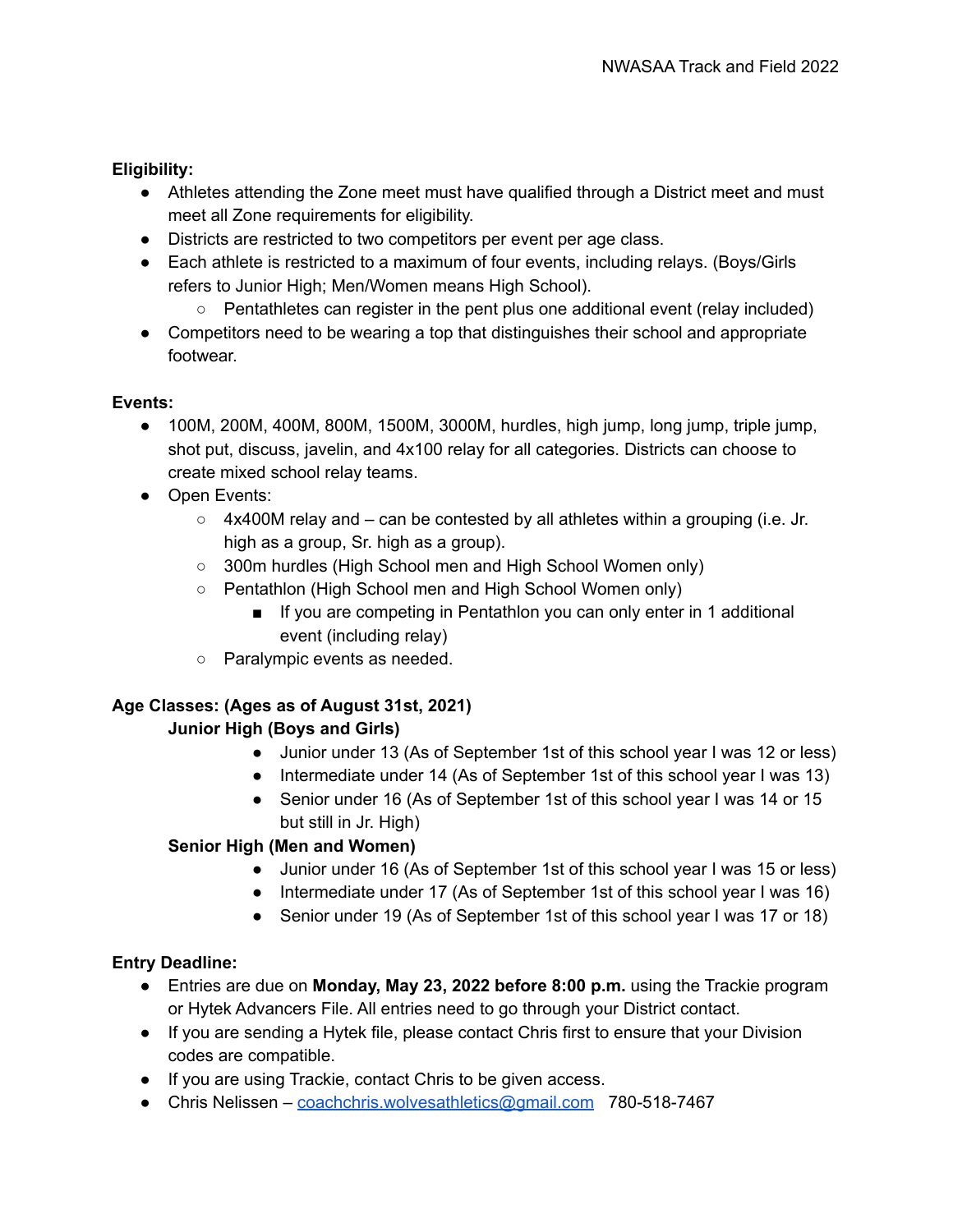## **Order of Events:**

It is very important that all coaches remind their athletes that track events take preference over field events. It is the responsibility of the athlete to inform the field event judge that he/she must leave and then RETURN as soon as their event is run. If for some reason the track event is delayed or rescheduled the athlete MUST return to the field event as soon as possible. **Please note, if there are 8 or fewer competitors, heats will be run as Finals at the scheduled heat time.**

## **Point System:**

| <b>Individual Points</b> | <b>Relay Team Points</b> |
|--------------------------|--------------------------|
| 1st 16 points            | 1st 16 points            |
| 2nd 15 points            | 2nd 15 points            |
| 3rd 14 points            | 3rd 14 points            |
| 4th 13 points            | 4th 13 points            |
|                          |                          |
| 16th 1 point             | 16th 1 point             |

## **Entry Fee:**

- The fee is **\$15.00 per athlete**.
- Each school is responsible for registering their individual athletes who have qualified from districts. You will need a credit card to pay online.
- If you are having issues with registering everything through Trackie please contact Chris or Ali. (contact information is at the bottom of the page)
- Please note that any student who is registered will be charged an entry fee whether they show up or not. Medical exceptions apply. Coaches can make requests to Chris or Ali for any other reasons.

## **Entries To:**

Chris Nelissen

*EMAIL***:** [coachchris.wolvesathletics@gmail.com](mailto:coachchris.wolvesathletics@gmail.com) *PHONE***:** (780) 518-7467

## **Meet Coordinator:**

Alison Lario, Sexsmith Secondary School 9401-99 Ave, Sexsmith, AB T0H3C0 *SCHOOL PHONE*: 780-568-3642 *CELL PHONE*: 780-832-7112 *EMAIL:* [alisonlario@pwpsd.ca](mailto:alisonlario@pwpsd.ca)